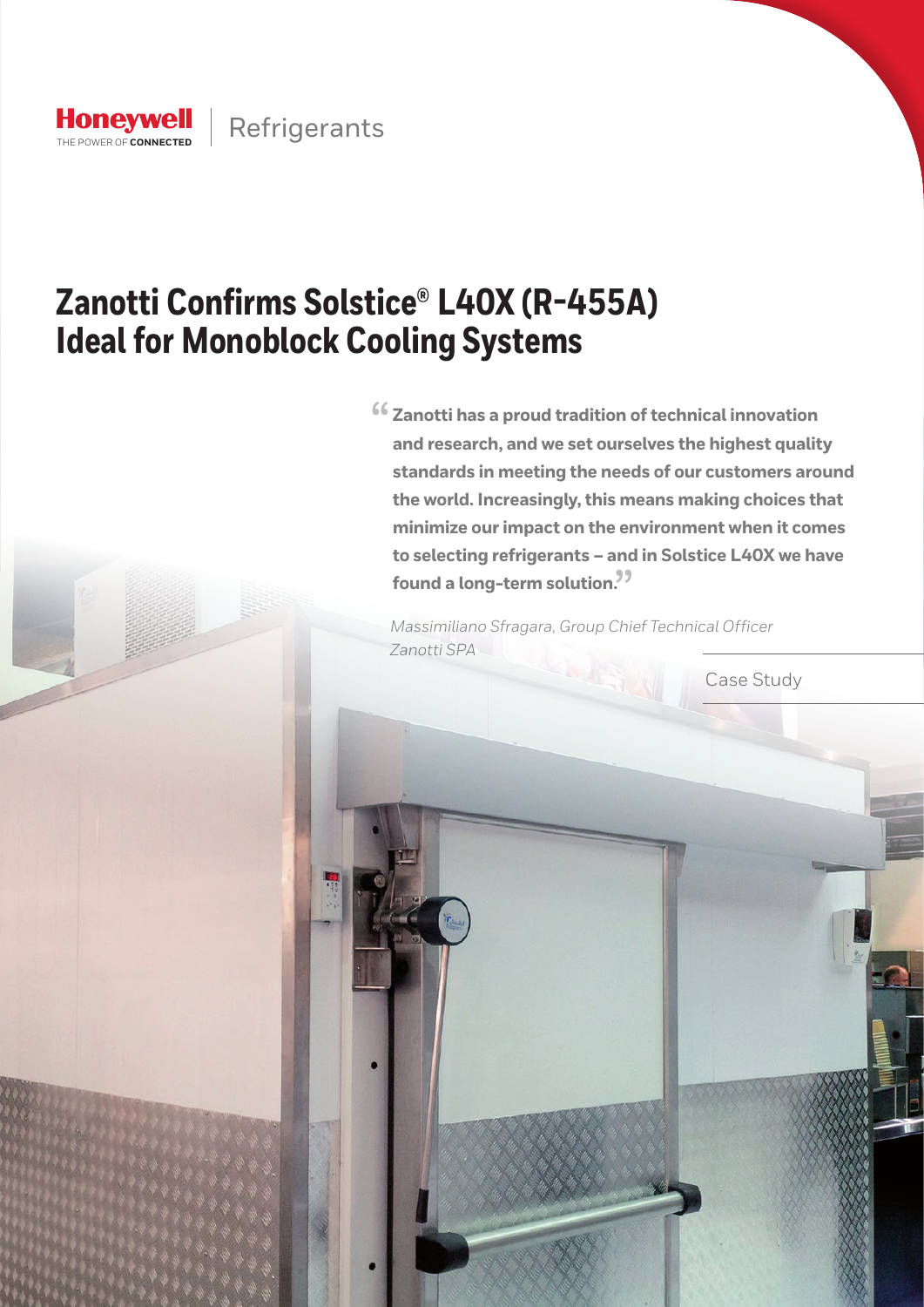**Zanotti is a leading manufacturer of refrigeration systems for commercial, industrial and transport applications. The company is headquartered in northern Italy, with production facilities in the UK and Spain, and is committed to minimising its impact on the environment through low global warming potential (GWP)** solutions. As a result, Zanotti works with CO<sub>2</sub>, propane and ammonia, but is aware that these are not suitable **for every application. The company is constantly looking for innovations in low GWP refrigerants, particularly with the scheduled phaseout of R-404A, as required by the F-Gas regulation. So when Honeywell's Solstice® L40X (R-455A) came to its attention, Zanotti embarked on a test programme to assess the refrigerant as a potential replacement for R-404A in its range of monoblock cooling systems.** 

**Zanotti's 'plug and play' monoblock range is ideally suited to any kind of cold room for low- and mediumtemperature, and is particularly effective in controlling temperature and humidity in wine cellars. Mindful of the necessity to further develop their systems for use with refrigerants showing lowest-possible GWP, Zanotti found in Solstice L40X (R-455A) an optimal solution for these applications.** 

# **The Needs**

**In considering the replacement for R-404A, Zanotti established the following key criteria:**

- **• Identify a low GWP refrigerant to replace R-404A in support of its corporate values focused on minimising environmental impact**
- **• Find a solution compatible with current compressor technology**
- **• Fully assess the flammability and safety risks associated with 'worst case' component failures or incorrect handling**
- **• Ensure equivalent system capacity, energy efficiency and performance without the need for any fundamental design change**
- **• Confirm the replacement refrigerant as a long-term, F-Gas-compliant solution, with the potential to extend into other temperature ranges and applications**



*Zanotti GM series*

# **The Test Programme**

Zanotti undertook some initial research and then launched a series of carefully controlled tests to assess the viability of Solstice L40X as a low GWP solution for the monoblock range.

First, Zanotti benchmarked the performance of the monoblock running R-404A to enable detailed comparison. Then, following minor optimisation, they conducted a series of tests focused on safety and performance.

## Test 1: No Evidence of Fractionation

• The first test assessed the impact of leakage on refrigerant performance. Zanotti induced a 50 % refrigerant leakage during the 'standstill' phase and then recharged the system with Solstice L40X to check for any change in performance. The change in cooling capacity was negligible.

## Test 2: No Evidence of Ignition

• This test assessed risk of flammability. They deliberately created a 'triple failure' scenario, replicating the effect of broken fans, faulty safety switch and a refrigerant leak. Once the surface temperature of the unit's heating elements had reached 370 °C, they induced a deliberate Solstice L40X leak. There was no evidence of ignition.

## Test 3: Comparable Performance

• Zanotti ran a series of operational tests in controlled conditions (ambient temperature +35 °C, cold room +5 °C). The outcomes showed comparable cooling capacity and EER between Solstice L40X and R-404A, with the exact same refrigerant charge (460g).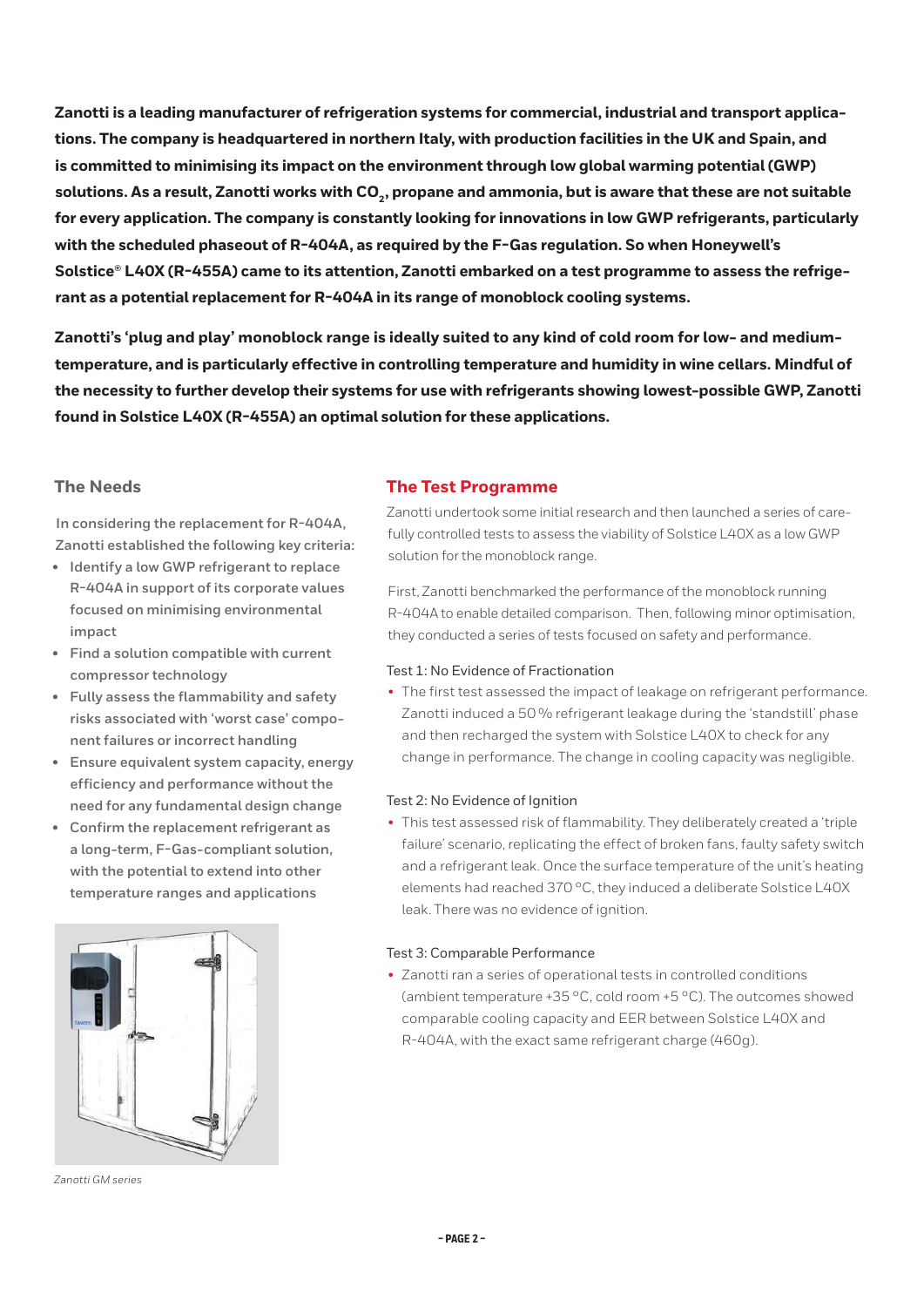



*Zanotti's monoblock designed for wine cellars*

# **The Benefits**

The tests demonstrated equivalent performance between Solstice L40X and R-404A, with only minor, low cost adjustments. Solstice L40X:

- Presents a very low flammability risk
- Is a long-term refrigerant solution for Zanotti's monoblock range
- Is compatible with current compressor technology
- Matches the cooling capacity and COP of R-404A with the same refrigerant charge
- Provides Zanotti with an F-Gas-compliant (GWP<150) solution and the potential for a significantly decreased Total Equivalent Warming Impact (TEWI) in line with the company's environmental values

#### **Zanotti – Looking to the future**

As a result of successful testing of L40X, Zanotti is considering the introduction of the refrigerant into their medium temperature monoblock systems and investigating opportunities in low-temperature applications as well as in transportation refrigeration.

# **The Solstice L40X advantage**

Solstice L40X (R-455A) is a zeotropic blend refrigerant which is designed for low-, medium- and high-temperature applications in new systems. Its low GWP of only 146 makes it an F-Gas-ready solution. It also provides a close capacity match to R-404A and, compared to a propane (R-290) refrigerant, extends the capacity by 20 %, improves energy efficiency and offers a similar COP. It also presents a lower flammability risk than R-290 (A3).

Solstice L40X delivers excellent cooling performance in low-temperature applications and can be used across many segments of the HVACR industry. These include plug-in type cabinets, condensing units, waterloop systems and monoblocks for cold rooms and freezer rooms, heat pumps, and chillers.



*Solstice L40X (R-455A)*